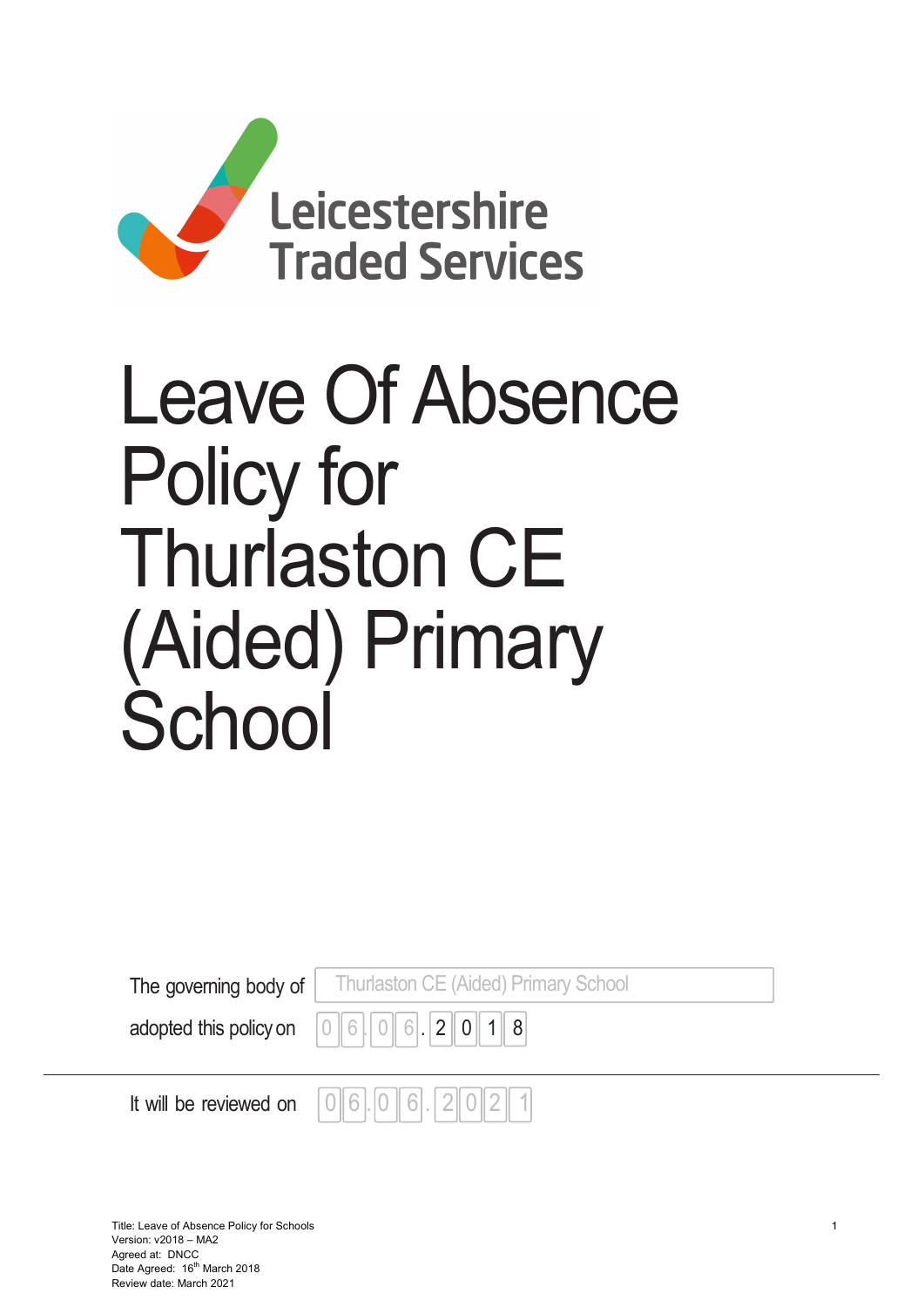## Trusted service

#### 1. Purpose

- 1.1 The Governing Body/Board of Trustees recognises the diverse workforce it employees which includes a high percentage of people with caring responsibilities, as well as those with other personal commitments, interests and beliefs and who, at some point within their working lives, may require leave of absence to deal with matters that fall outside of the Attendance Management Policy.
- 1.2 This policy sets out the school's approach for dealing with requests for leave of absence and employees entitlements to paid or unpaid leave. It does not form part of employees' terms and conditions of employment and therefore may be subject to change at the discretion of the Governing Body.
- 1.3 The Governing Body will, wherever possible, seek to achieve for its employees a balance between home and work/life and whilst every effort will be made to grant leave in line with this policy, it is recognised that due to the structured nature of the school timetable some requests for leave may not be approved. Any decisions on the granting of leave must be made in a fair and consistent way and also take into consideration the impact of the request on the delivery of teaching and learning within the school.
- 1.4 These leave arrangements have been discussed with the recognised Trade Unions and Professional Association.

#### 2. The Law

2.1 Under the Employment Rights Act 1996, as amended, employees are entitled by Law to take reasonable unpaid time off work to deal with unexpected or sudden emergencies involving dependents and to make any longer term arrangements. This right to time off arises in circumstances such as death, sudden illness/hospitalisation, injury or assault of a dependent or the unexpected disruption of a dependents care arrangements.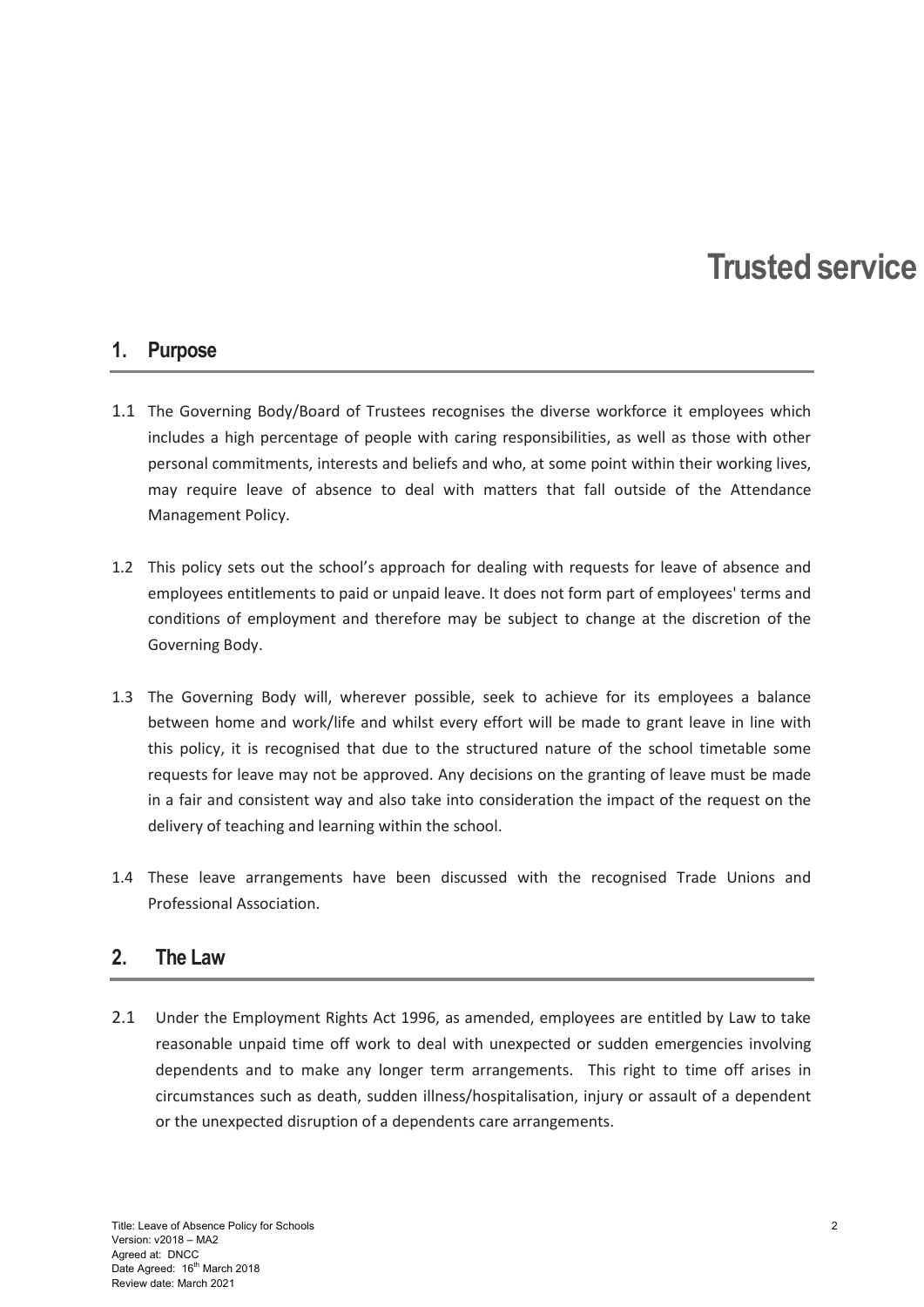- 2.2 Other types of leave requested by employees may include statutory leave which the school must adhere to, unless the necessary exemptions can be obtained by the employee and the school.
- 2.3 In the interests of equality, fairness and consistency the granting of leave of absence in this school will be made within the framework of this policy which adheres to specific legislation and relevant conditions of service. For teachers these can be found in the Conditions of Service for School Teachers in England and Wales (Burgundy Book) and for support staff in the National Joint Council (NJC) for Local Government Services (Green Book).

#### 3. Leave of Absence Table

3.1 The table over the page reflects the schools position in relations to all aspects of leave. It has been produced to ensure that the school adopts a consistent approach to dealing with all requests for leave and in addition the decisions on pay.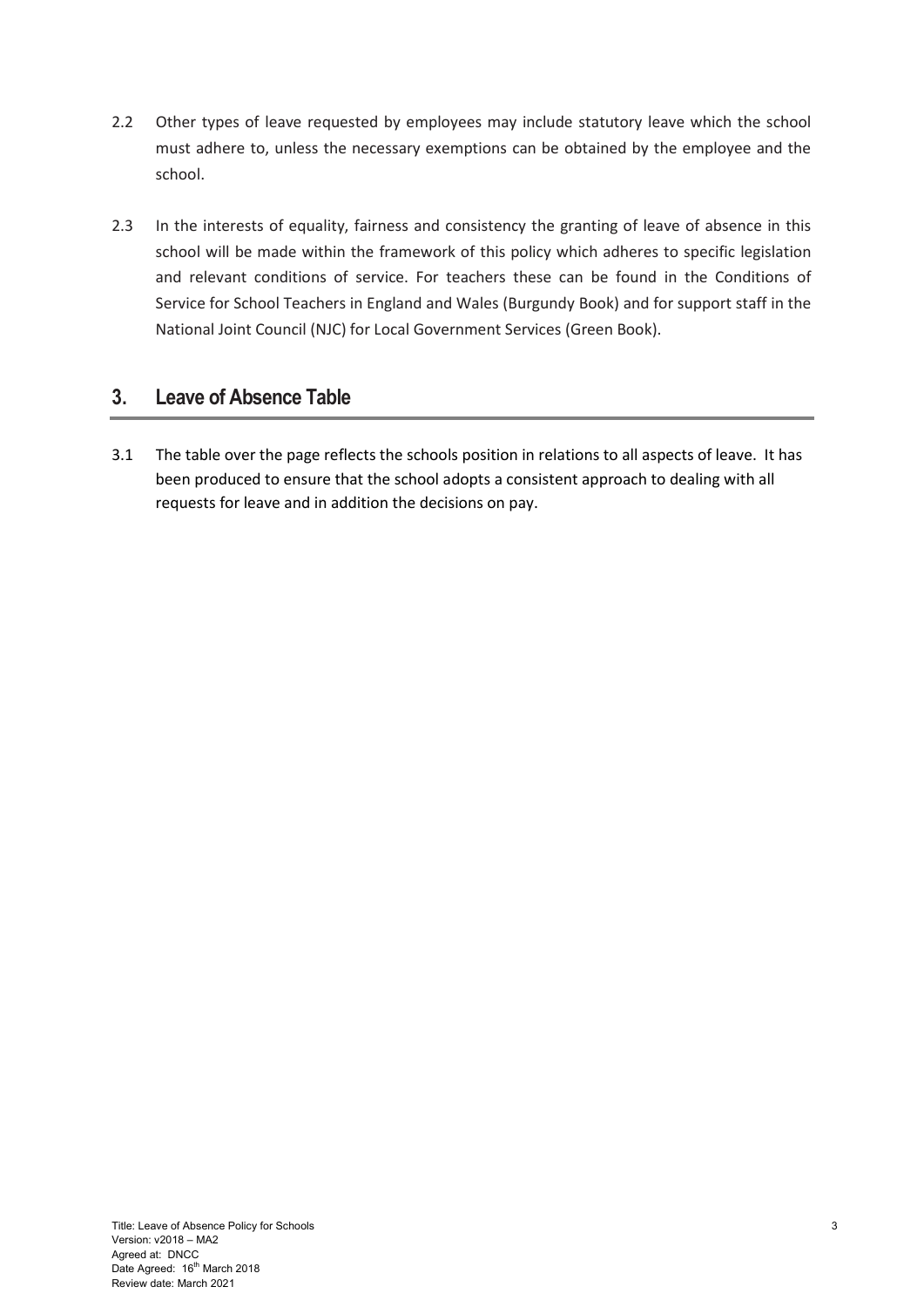### Leave of Absence Reference Table

| Leave                                     | <b>Duration</b>                    | <b>Paid/unpaid</b>                     |
|-------------------------------------------|------------------------------------|----------------------------------------|
| 1. Emergency &                            |                                    |                                        |
| <b>Compassionate Leave</b>                |                                    |                                        |
| Emergency leave:<br>a.                    | Immediate 24 hours. Up to 48 hours | Paid, up to 2 days max.                |
| (unforeseen domestic issues)              | (max) in crisis situation          | Additional time off required after the |
|                                           |                                    | emergency has passed may be taken      |
|                                           |                                    | using annual leave /<br>working        |
|                                           |                                    | additional hours or as unpaid leave    |
| Compassionate Leave:<br>b.                | Up to 5 days                       | Up to 5 days paid.                     |
| confined<br>(usually<br>to<br>οf<br>cases | (or an addition 3 days where this  | Or time off may be unpaid / taken as   |
| bereavement or extreme dependent care     | follows 2 days emergency leave)    | annual leave or working additional     |
| situations/hospitalisation)               |                                    | hours unless extenuating               |
|                                           |                                    | circumstances                          |
| Additional compassionate leave:<br>C.     | Up to an additional 5 days         | Paid                                   |
| (granted in exceptional/life threatening  | (a max. of 10 days leave in total) |                                        |
| circumstances)                            |                                    |                                        |
| 2. Medical & Welfare                      |                                    |                                        |
| <b>Appointments</b>                       |                                    |                                        |
| Attendance at medical<br>a.               |                                    | Paid leave may be granted              |
| /dental/optician appointments             | Time off to be agreed where        |                                        |
| (for employee or dependent)               | this cannot be arranged            |                                        |
| Medical screening i.e. cancer<br>b.       | outside of work.                   | Paid leave may be granted              |
| screening / cervical smear test           | Proof of appointment to be         |                                        |
| / breast examination                      | provided.                          |                                        |
| <b>Blood Donors</b><br>c.                 | To be agreed                       | Unpaid leave may be granted            |
| d. Day surgery or inpatient               | Proof of appointment to be         | To be recorded as sick leave.          |
| treatment                                 | provided.                          |                                        |
| <b>Bone Marrow Donors</b><br>e.           | To be agreed                       | Unpaid                                 |
| f.<br>Fertility/IVF Treatment             | Proof of treatment /               | Unpaid - Or made be paid on a          |
|                                           | appointment required.              | case by case basis decided by          |
|                                           |                                    | the Headteacher.                       |
|                                           |                                    | Absence to be recorded as sick         |
|                                           |                                    | leave if accompanied by GP fit         |
|                                           |                                    | note. See guidance for more            |
|                                           |                                    | details.                               |
| <b>Gender Reassignment</b><br>g.          | Proof of treatment /               | Paid/Unpaid for non-medical            |
|                                           | appointment required.              | treatment.                             |
|                                           | To be agreed between Head          | Absence to be recorded as sick         |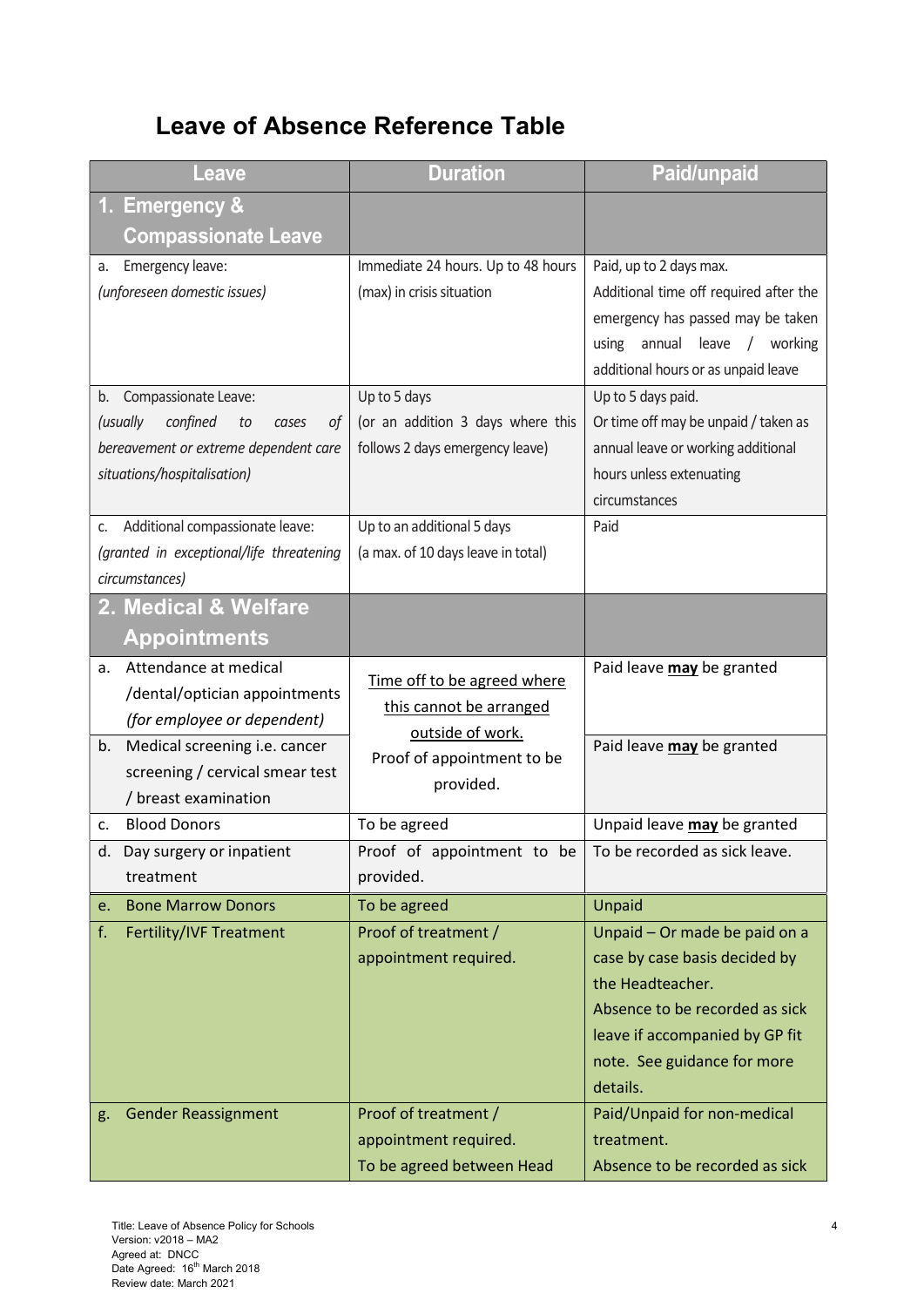| Leave                                                                                                                                             | <b>Duration</b>                                                                                                                                                                                               | note.<br><b>Paid/unpaid</b>       |
|---------------------------------------------------------------------------------------------------------------------------------------------------|---------------------------------------------------------------------------------------------------------------------------------------------------------------------------------------------------------------|-----------------------------------|
|                                                                                                                                                   |                                                                                                                                                                                                               |                                   |
| 3. Domestic Reasons for<br><b>Absence</b>                                                                                                         |                                                                                                                                                                                                               |                                   |
| Moving house<br>a.                                                                                                                                | 1 day                                                                                                                                                                                                         | Paid leave may be granted         |
| relatives<br>Attending<br>close<br>b.<br>wedding/civil ceremony                                                                                   | 1 day                                                                                                                                                                                                         | Paid leave may be granted         |
| <b>Examination &amp; Revision</b><br>C.<br>(for study directly relating to their<br>school<br>&<br>in<br>role<br>is<br>approved/funded by school) | Day release<br>$\bullet$<br>• Final revision for exam (equal to<br>the duration of the exam)<br>• Attendance at exam<br>3 days study leave (for those<br>$\bullet$<br>undertaking<br>correspondence<br>exams) | Paid                              |
| Graduation<br>d.<br><b>Interviews</b><br>e.                                                                                                       | 1 day<br>Up to 5 days<br>Plus additional 5 days granted at<br><b>Governors Discretion</b>                                                                                                                     | Paid leave may be granted<br>Paid |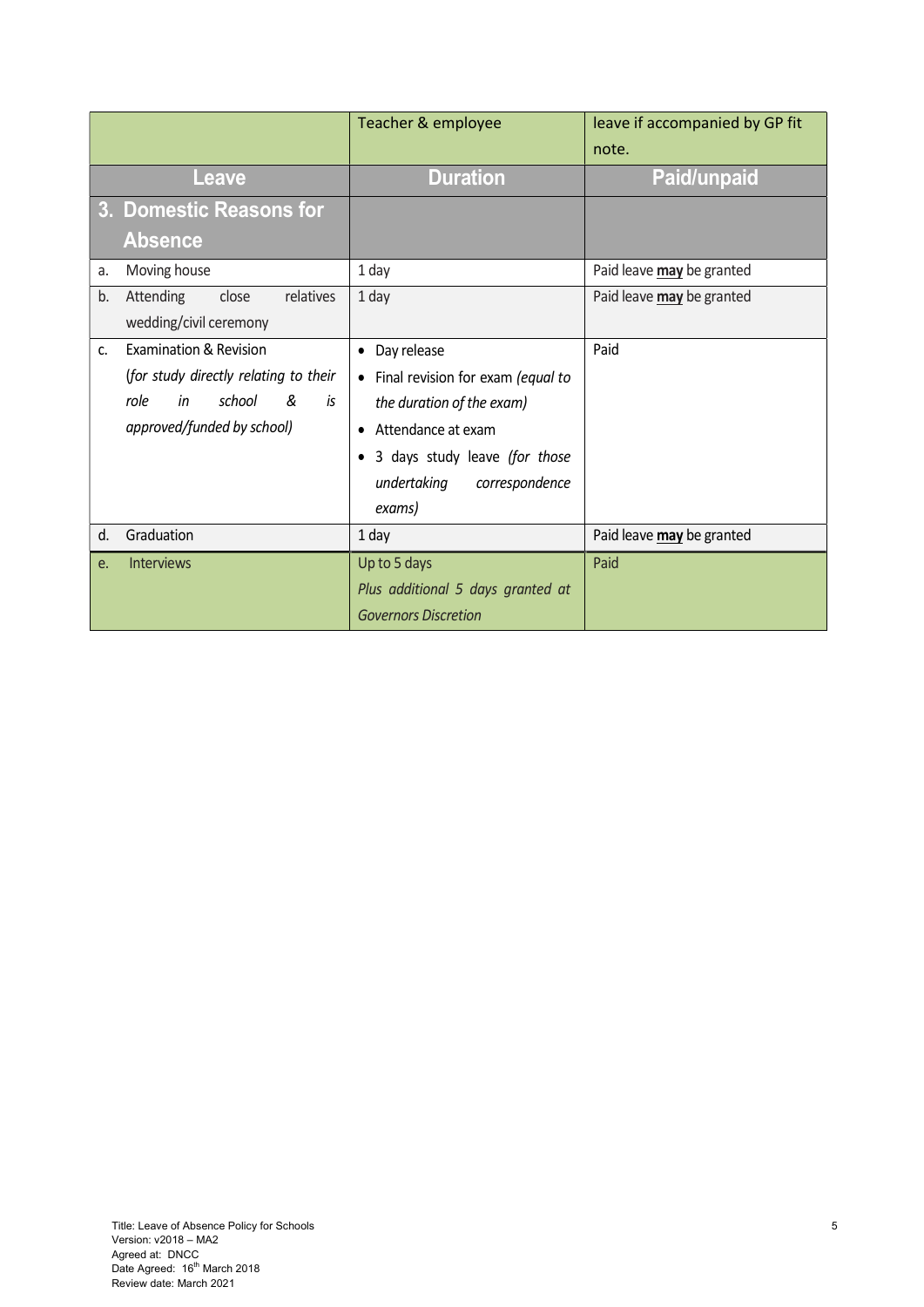| <b>Training &amp;</b><br><b>Examinations</b>                                                                                                                                                                                                                                                                                                                                                                                                                                                                                  |                                                                                                                                                                                                                                          |                                                                                                                                                                     |  |
|-------------------------------------------------------------------------------------------------------------------------------------------------------------------------------------------------------------------------------------------------------------------------------------------------------------------------------------------------------------------------------------------------------------------------------------------------------------------------------------------------------------------------------|------------------------------------------------------------------------------------------------------------------------------------------------------------------------------------------------------------------------------------------|---------------------------------------------------------------------------------------------------------------------------------------------------------------------|--|
| <b>All staff</b>                                                                                                                                                                                                                                                                                                                                                                                                                                                                                                              |                                                                                                                                                                                                                                          |                                                                                                                                                                     |  |
| <b>Required Training</b><br>(as part of their role)                                                                                                                                                                                                                                                                                                                                                                                                                                                                           | Day release,<br>$\bullet$<br>Final revision<br>for<br>exam<br>purposes (equal to<br>the<br>duration of the exam)<br>Attendance at exam<br>3 days study leave for those<br>undertaking correspondence<br>(in<br>addition<br>courses<br>to | Paid, including payment of all<br>fees & relevant expenses<br>NB. Part time employees<br>attending training outside of<br>their contracted hours should<br>be paid. |  |
| Individual Training / CPD<br>(If agreed by the school)                                                                                                                                                                                                                                                                                                                                                                                                                                                                        | revision, exam leave)                                                                                                                                                                                                                    | Paid                                                                                                                                                                |  |
|                                                                                                                                                                                                                                                                                                                                                                                                                                                                                                                               | Academies policy does not go<br>into any detail under this<br>section.                                                                                                                                                                   |                                                                                                                                                                     |  |
| Individual Training / CPD<br>Examinations                                                                                                                                                                                                                                                                                                                                                                                                                                                                                     |                                                                                                                                                                                                                                          | Paid                                                                                                                                                                |  |
| See Appendix II of the Burgundy Book, MEMORANDUM OF AGREEMENT FOR THE RELEASE OF TEACHERS for<br>$\mathbf{r} = \mathbf{r} + \mathbf{r} + \mathbf{r} + \mathbf{r} + \mathbf{r} + \mathbf{r} + \mathbf{r} + \mathbf{r} + \mathbf{r} + \mathbf{r} + \mathbf{r} + \mathbf{r} + \mathbf{r} + \mathbf{r} + \mathbf{r} + \mathbf{r} + \mathbf{r} + \mathbf{r} + \mathbf{r} + \mathbf{r} + \mathbf{r} + \mathbf{r} + \mathbf{r} + \mathbf{r} + \mathbf{r} + \mathbf{r} + \mathbf{r} + \mathbf{r} + \mathbf{r} + \mathbf{r} + \mathbf$ |                                                                                                                                                                                                                                          |                                                                                                                                                                     |  |

additional details on teachers who may be External Examiners, Markers, Chairman of Examiner etc.

|    | <b>Leave</b>                         | <b>Duration</b>                   | Paid/unpaid                         |
|----|--------------------------------------|-----------------------------------|-------------------------------------|
|    | 5. Other Leave                       |                                   |                                     |
|    |                                      |                                   |                                     |
| a. | Lecturer                             | Approval required by Head teacher | Paid leave may be granted. Any fees |
|    | (during contractual hours)           | ' Governors                       | received by employee should be      |
|    |                                      |                                   | paid directly to the school.        |
| b. | <b>Professional Bodies</b>           |                                   | Paid leave may be granted where     |
|    |                                      |                                   | operational needs permit.           |
| c. | Participation in Sporting Activities | To be agreed by Governing Body    | Paid                                |
|    | (National Level)                     | (Supporting information to be     |                                     |
|    |                                      | provided where applicable)        |                                     |
| d. | Career Breaks / Sabbatical           | See guidance on Career Breaks &   |                                     |
|    |                                      | Sabbatical                        |                                     |
|    | <b>6. Statutory Leave</b>            |                                   |                                     |
|    |                                      |                                   |                                     |
| a. | Redundancy – support for job         | Reasonable<br>$time - to be$      | Paid                                |
|    | seeking/training                     | agreed between Head teacher       |                                     |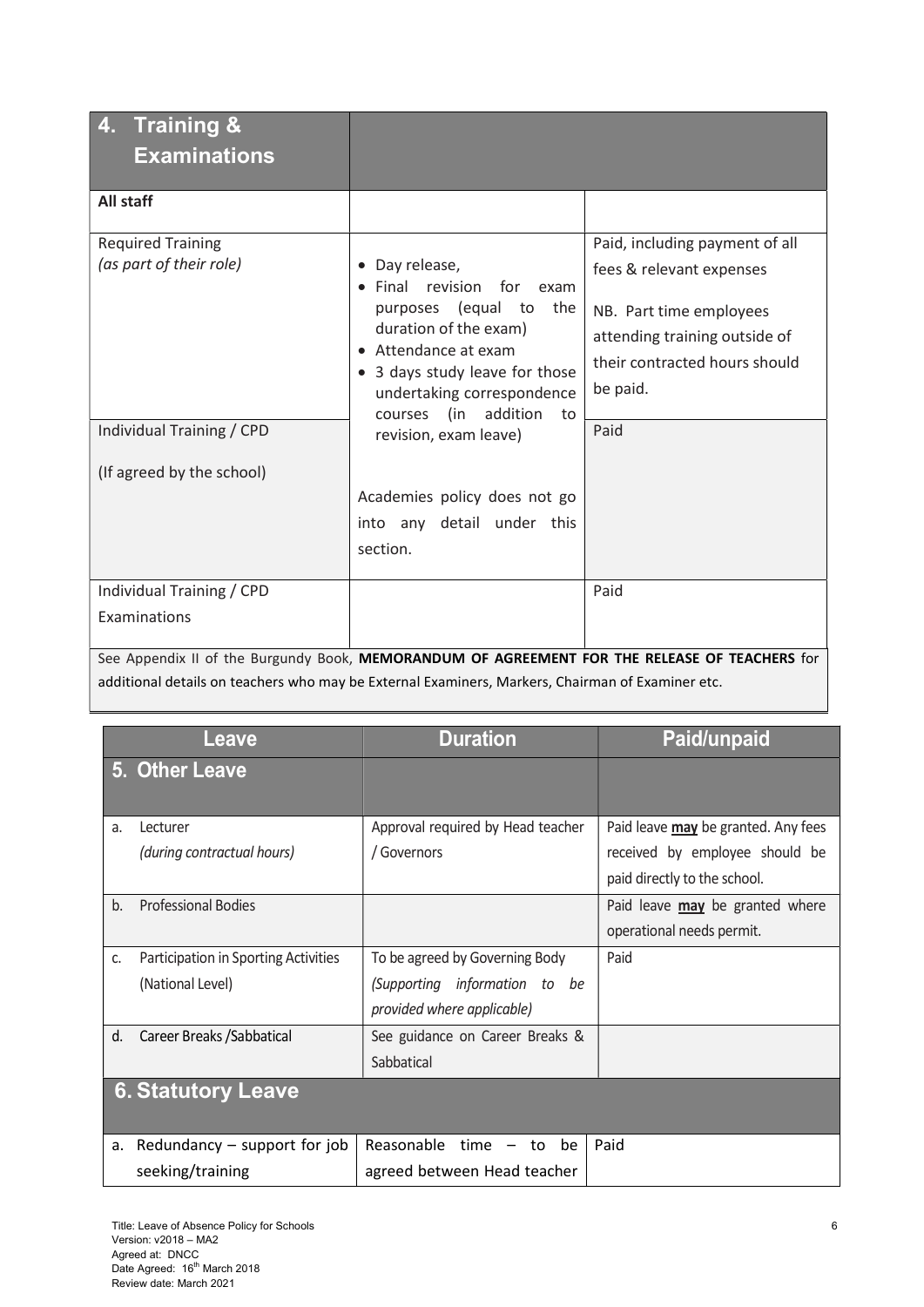|                                                                          | & employee                              |                                      |
|--------------------------------------------------------------------------|-----------------------------------------|--------------------------------------|
| b. Jury Service or:                                                      | On average up to 10 days but            | Paid/Unpaid                          |
| Formal attendance at court /tribunal                                     | can be longer                           | If unpaid, employees can claim loss  |
| or as a witness on behalf of The                                         |                                         | of earnings from the court.          |
| Crown, Police or Defence, or for                                         |                                         | Where an employee claims from the    |
| either side in a civil case.                                             |                                         | court, school will pay a "top up" to |
|                                                                          |                                         | ensure that the employee sees no     |
|                                                                          |                                         | reduction to pay during this time.   |
| Magisterial Duties (Justice of<br>c.                                     | Up to a maximum of 18 days,             | Unpaid                               |
| the Peace)                                                               | or equivalent half days per             | Employees can claim loss of          |
|                                                                          | annum.                                  | earnings from the court.             |
| d. Other Public Services Duties,                                         | An aggregate total of 15 days           | Unpaid                               |
| including:                                                               | (or 18 in the case of JP's or 20        |                                      |
|                                                                          | in the case of LA Councillors)          |                                      |
|                                                                          | per annum)                              |                                      |
| <b>Local Councillor</b>                                                  | I days leave on day of poll             | Unpaid                               |
|                                                                          |                                         |                                      |
| A School Governor / Trustee<br>$\circ$                                   |                                         |                                      |
| Member of any statutory tribunal,<br>$\circ$                             |                                         |                                      |
| for example employment tribunal<br>Member of health authority<br>$\circ$ | Up to 5 days per Academic               | Unpaid                               |
| Member of the Environment Agency<br>$\circ$                              | Year.                                   |                                      |
| Member of the prison independent                                         |                                         |                                      |
| monitoring boards.                                                       |                                         |                                      |
| <b>6.Statutory</b><br>Leave                                              |                                         |                                      |
| continued                                                                |                                         |                                      |
|                                                                          |                                         |                                      |
| <b>Trade Union Duties:</b>                                               | Reasonable time off may be              | Unpaid                               |
|                                                                          | granted (as per section 168 of          |                                      |
|                                                                          | TULRA).                                 |                                      |
|                                                                          | <b>Please</b><br>contact<br>your<br>HR. |                                      |
|                                                                          | <b>Adviser</b>                          |                                      |
| <b>Reserve Forces</b>                                                    |                                         | Unpaid                               |
| Time off for Training<br>a.                                              | To be agreed between Head               | 2 weeks paid leave<br>may be         |
|                                                                          | teacher & employee.                     |                                      |
|                                                                          |                                         | granted for the annual training      |
|                                                                          |                                         | camp                                 |
|                                                                          |                                         |                                      |
| Mobilisation<br>b.                                                       | Maximum duration of full                | Unpaid. The employee will            |
|                                                                          | time service when call out is           | receive a salary from the MoD        |
|                                                                          | usually no more than 12                 |                                      |
|                                                                          | months, although the exact              |                                      |
|                                                                          | duration will depend on the             |                                      |
|                                                                          | nature of the deployment.               |                                      |